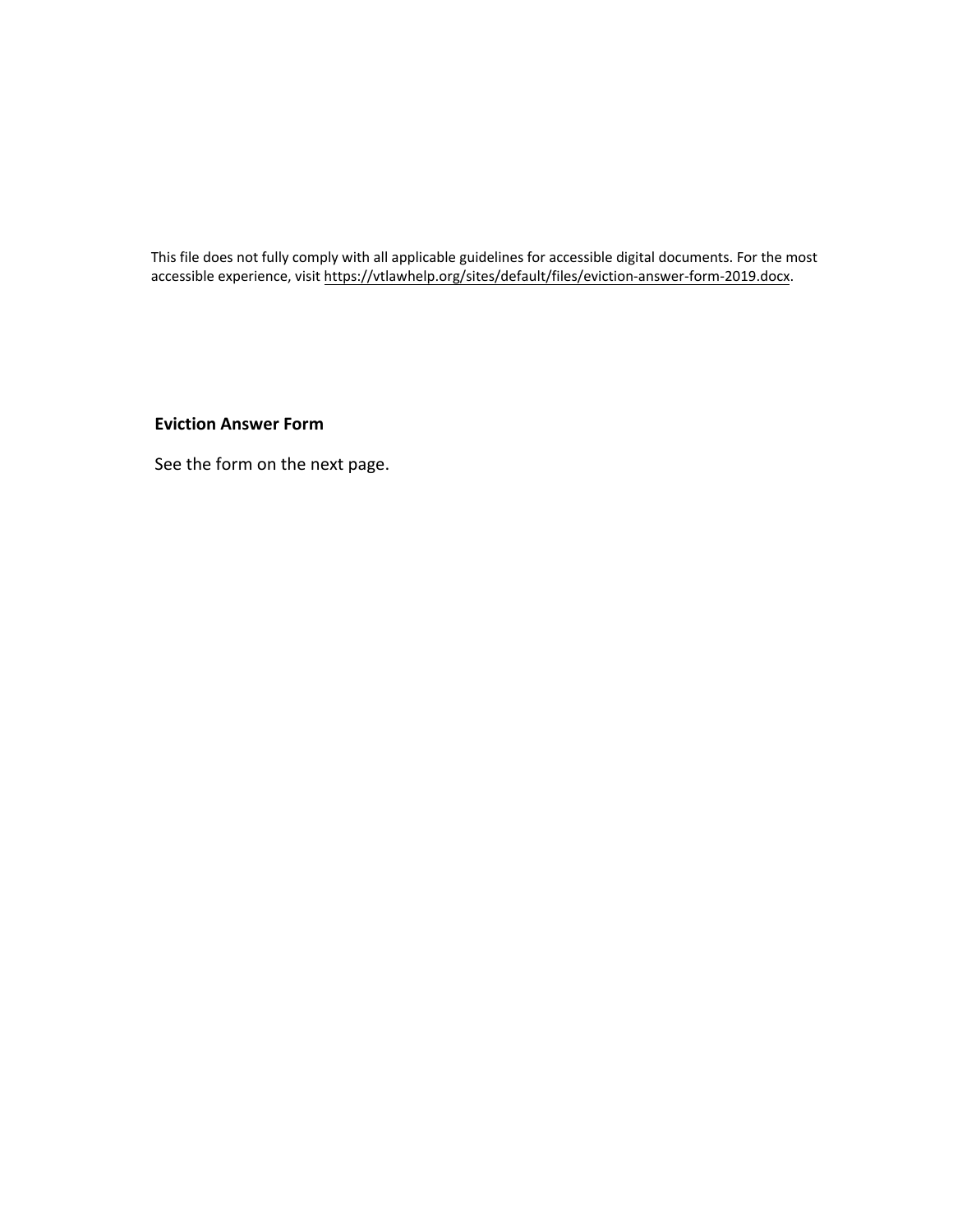## **STATE OF VERMONT**

| <b>SUPERIOR COURT</b><br><b>UNIT</b>   |              |             | <b>CIVIL DIVISION</b>                       |
|----------------------------------------|--------------|-------------|---------------------------------------------|
| (c)                                    | Plaintiff(s) |             |                                             |
| v.                                     |              |             | <b>ANSWER</b>                               |
| Defendant(s)                           |              |             |                                             |
|                                        |              |             | $I, (e)$ am the Defendant in this eviction. |
| I am representing myself in this case. |              |             |                                             |
| Here is my answer to the Complaint:    |              |             |                                             |
| Paragraph 1:                           | I agree.     | I disagree. | I do not know if this is true.              |
| Paragraph 2:                           | I agree.     | I disagree  | I do not know if this is true.              |
| Paragraph 3:                           | I agree.     | I disagree. | I do not know if this is true.              |
| Paragraph 4:                           | I agree.     | I disagree. | I do not know if this is true.              |
| Paragraph 5:                           | I agree      | I disagree. | I do not know if this is true.              |
| Paragraph 6:                           | I agree.     | I disagree. | I do not know if this is true.              |
| Paragraph 7:                           | I agree.     | I disagree. | I do not know if this is true.              |
| Paragraph 8:                           | I agree.     |             | I disagree. I do not know if this is true.  |
| Paragraph 9:                           | I agree.     | I disagree. | I do not know if this is true.              |
| Paragraph 10:                          | I agree.     | I disagree. | I do not know if this is true.              |
| Paragraph 11:                          | I agree.     | I disagree. | I do not know if this is true.              |
| Paragraph 12:                          | I agree.     | I disagree. | I do not know if this is true.              |

FORM PROVIDED BY

LEGAL SERVICES VERMONT 274 NORTH WINOOSKI AVENUE BURLINGTON, VT 05401 1-800-889-2047 WWW.VTLAWHELP.ORG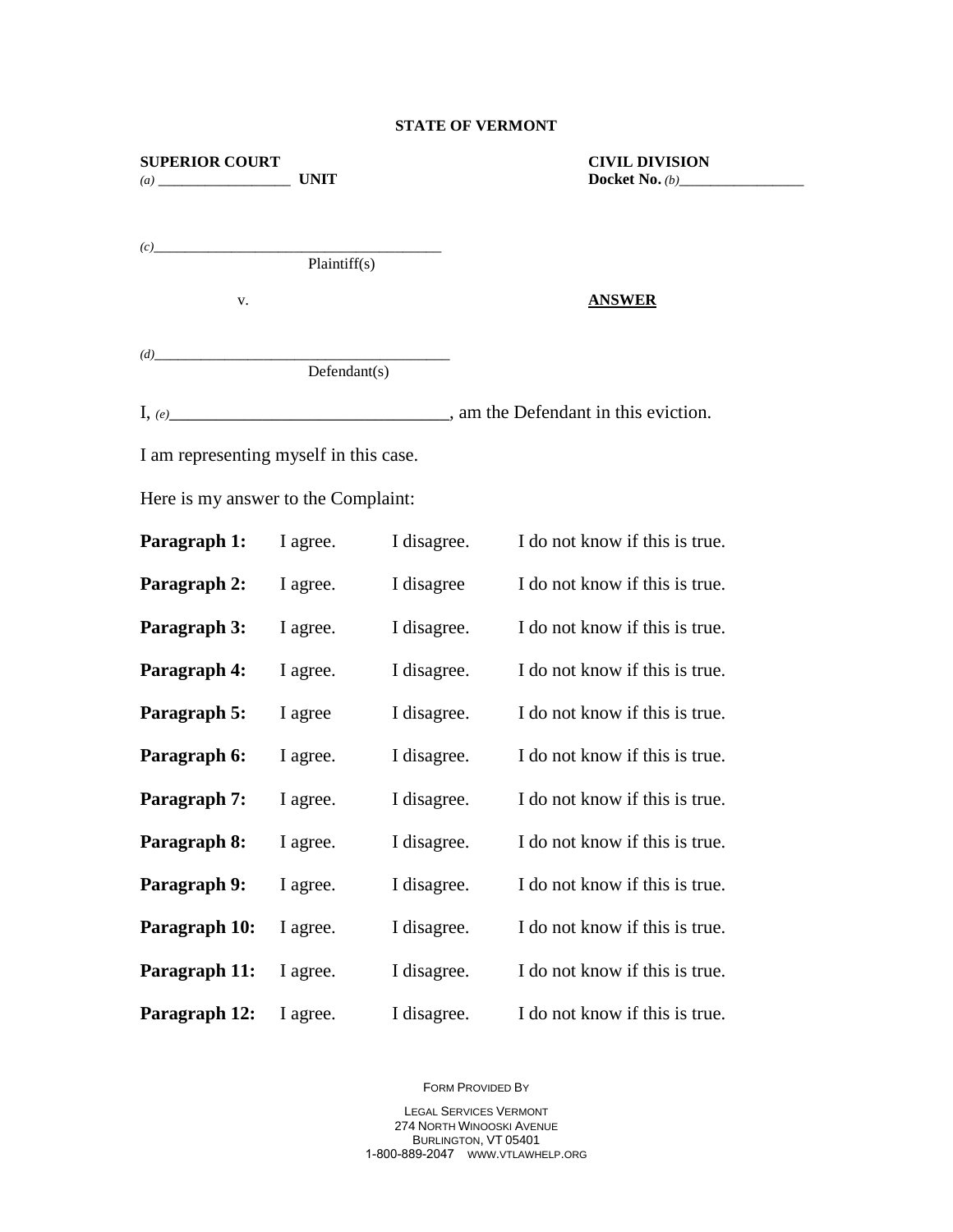## **Affirmative Defenses**

I also raise the following affirmative defenses:

- $\Box$  Failure to Terminate Tenancy (my landlord did not give me the right legal notice before starting this court case)
- $\Box$  Habitability (unhealthy or unsafe conditions in my home)
- $\Box$  Retaliation (my landlord brought this eviction after I complained)
- $\Box$  Illegal Discrimination (violation of fair housing laws)
- $\Box$  Waiver (a new tenancy was created or my landlord said I could stay)
- $\Box$  Tender (I offered to pay and my landlord refused)
- $\Box$  Accord and satisfaction (I paid and my landlord said I could stay)
- $\Box$  Other

## **Claims for Relief**

I request the following relief:

- $\Box$  Compensatory damages;
- $\Box$  Judgment of possession;
- $\Box$  An order requiring the landlord to repair any defective premises;
- $\Box$  Any further relief the court deems equitable and just.
- **I request a jury trial.**
- **I am also bringing counterclaims. They are attached.**

| Date: | Sigma(s) |
|-------|----------|
|       |          |
|       |          |
|       |          |
|       |          |

Phone Number:  $(\_\_)$ 

FORM PROVIDED BY

LEGAL SERVICES VERMONT 274 NORTH WINOOSKI AVENUE BURLINGTON, VT 05401 1-800-889-2047 WWW.VTLAWHELP.ORG